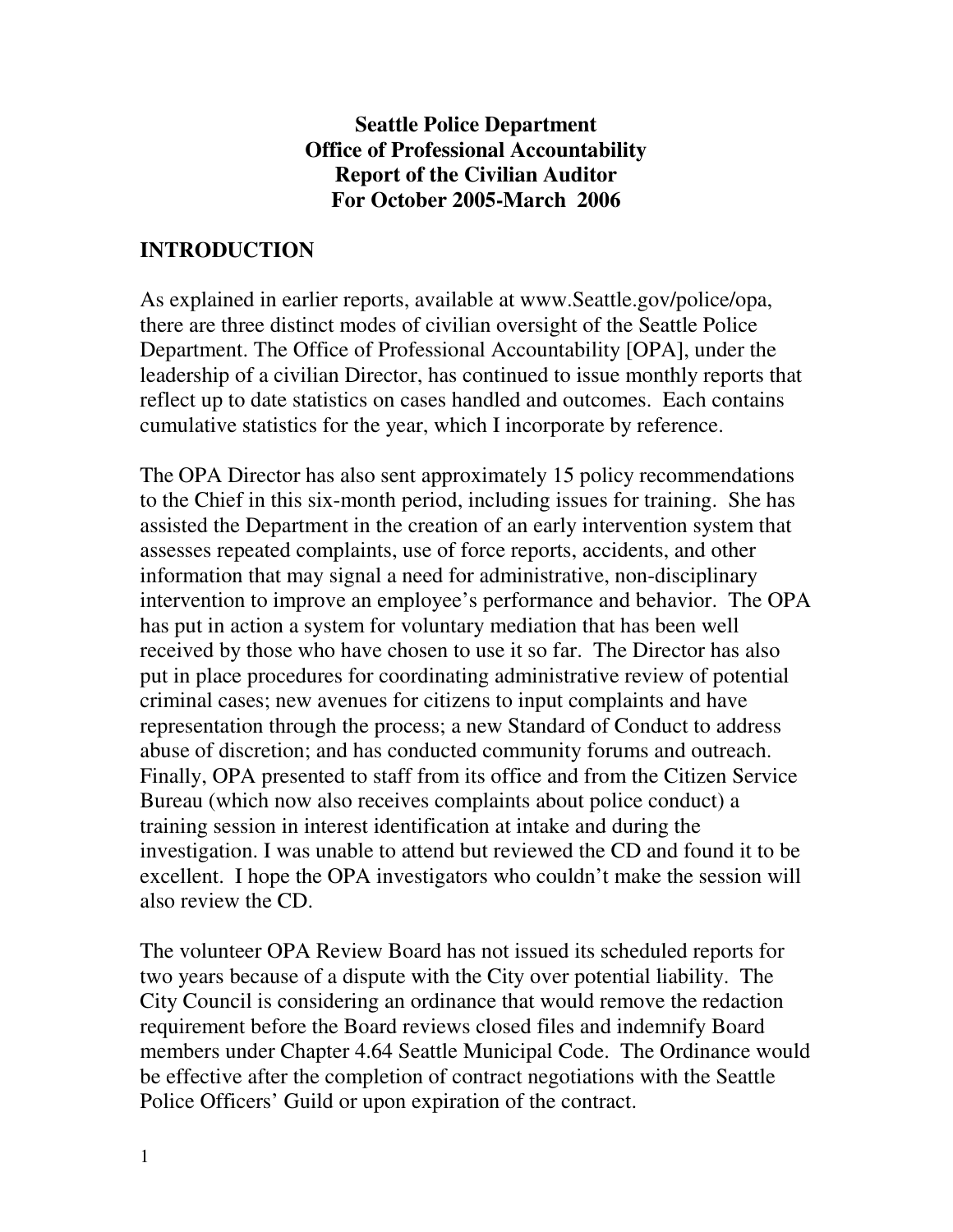Although not within the reporting period, I should discuss briefly the April 18<sup>th</sup> hearing held by the City Council Committee on Public Safety to gather public comments on police accountability. The hearing lasted two hours with many speakers expressing deep personal dissatisfaction with the outcomes in cases alleging excessive force by officers. Many advocated measures that would allow the Review Board to "operate more effectively," including subpoena power. Some speakers pressed for drug testing of all police, for public negotiation of the Guild contract, for relocating the entire OPA outside the Police Force, for revising hiring standards in the Department, and for more training in crisis intervention and diversity issues.

These issues do not generally fall within my purview as Auditor. It was disturbing to hear those who said they would not bring a complaint to the OPA for lack of confidence in its objectivity. While I can agree with the frustrations about time delays and leading questions and that the burden of proof favors the police, I cannot agree with the pervasive bias of members of the OPA-IS that some alleged. I have watched continually improving interview skills, training, policy initiatives, and community outreach that belie the broad statements some made at the hearing. The changes most frequently advocated at the hearing were those presented by the Minority Executive Directors Coalition of King County's Racial Profiling and Police Accountability Task Force in May 2004, and a number of speakers decried the lack of progress. No speaker seemed to recognize that almost every change that is within the power of the OPA itself has been made: investigating sergeants are not to access complainants' criminal history except in extraordinary cases where it might have some relevance; complainants are allowed to have advocates accompany them in the process; civilian intake personnel are available through the Mayor's office to take complaints instead of intake sergeants at OPA; every closed case reviewed by the OPARB includes any input I have added. I have observed all these policy changes being followed in practice.

I can understand the frustration expressed about the post-investigation avenues of review that the officers have in the administrative process – to the Command staff, and then individually to the Chief who can and does reverse the recommendations made by OPA to sustain complaints, and then, if sustained, at the officer's choice, through the Public Safety Civil Service Commission or Disciplinary Review Board, which also may reverse or reduce the discipline. This is in part an inescapable aspect of a system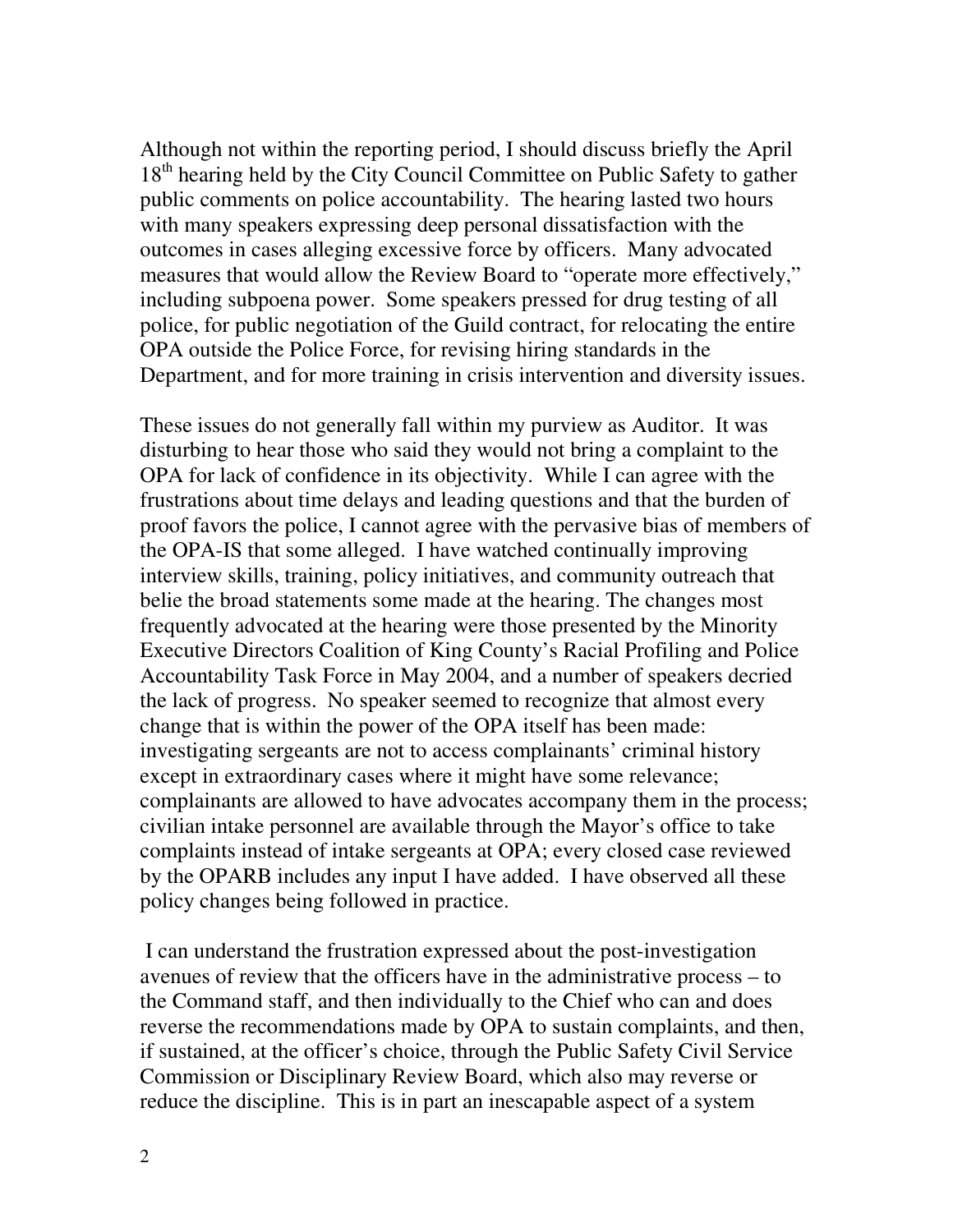designed for administrative discipline rather than public justice. The additional changes advocated would require legislation and, in some cases, modification of the collective bargaining agreement. Indeed, the "*Loudermill* hearings" with the Chief are a matter of constitutional right, though their extent and result are of course not.

## **SUMMARY OF ACTIVITIES**

My Report summarizes my activities as the contract, part-time Civilian Auditor from October 2005 through March 2006. The core of my responsibility is to review classification of complaints and then investigations and also to make suggestions for policies that will improve the OPA process. The Ordinance dictates that my Reports also include an ongoing analysis of the OPA process; a look at issues, problems and trends; and recommendations for additional officer training as well as policy and procedure changes. I am also tasked to meet periodically with the Chief, with the Mayor, and with the Council. I do so with the Council and the Chief, but have not thus far been invited by the Mayor.

I review all the OPA investigations before completion, make suggestions, sometimes offer input about the underlying conduct alleged, and comment on some of the issues that continue to bear on the functions of the OPA. By Ordinance, this Report is to be distributed by the Chief of Police to the Mayor, City Council, OPA Review Board and the City Clerk after he has reviewed it.

In the past six months I have met with the Bureau Chiefs and Precinct Commanders, individually with the Chief, with the Director and some staff of the OPA, and with the Review Board. I have attended a community forum and the public hearing discussed above. I have reviewed the SPD policies involved in the investigations where appropriate.

I review the allegations of misconduct on a weekly basis, with complete access to the files in process. I communicate with the OPA staff about classification, investigations, and sometimes outcomes. In the six months covered by this Report, I have reviewed 99 completed OPA-IS investigations, marking another escalation of work for the OPA. The OPA-IS completed 73 in the prior six months and 59 in the comparable period before that.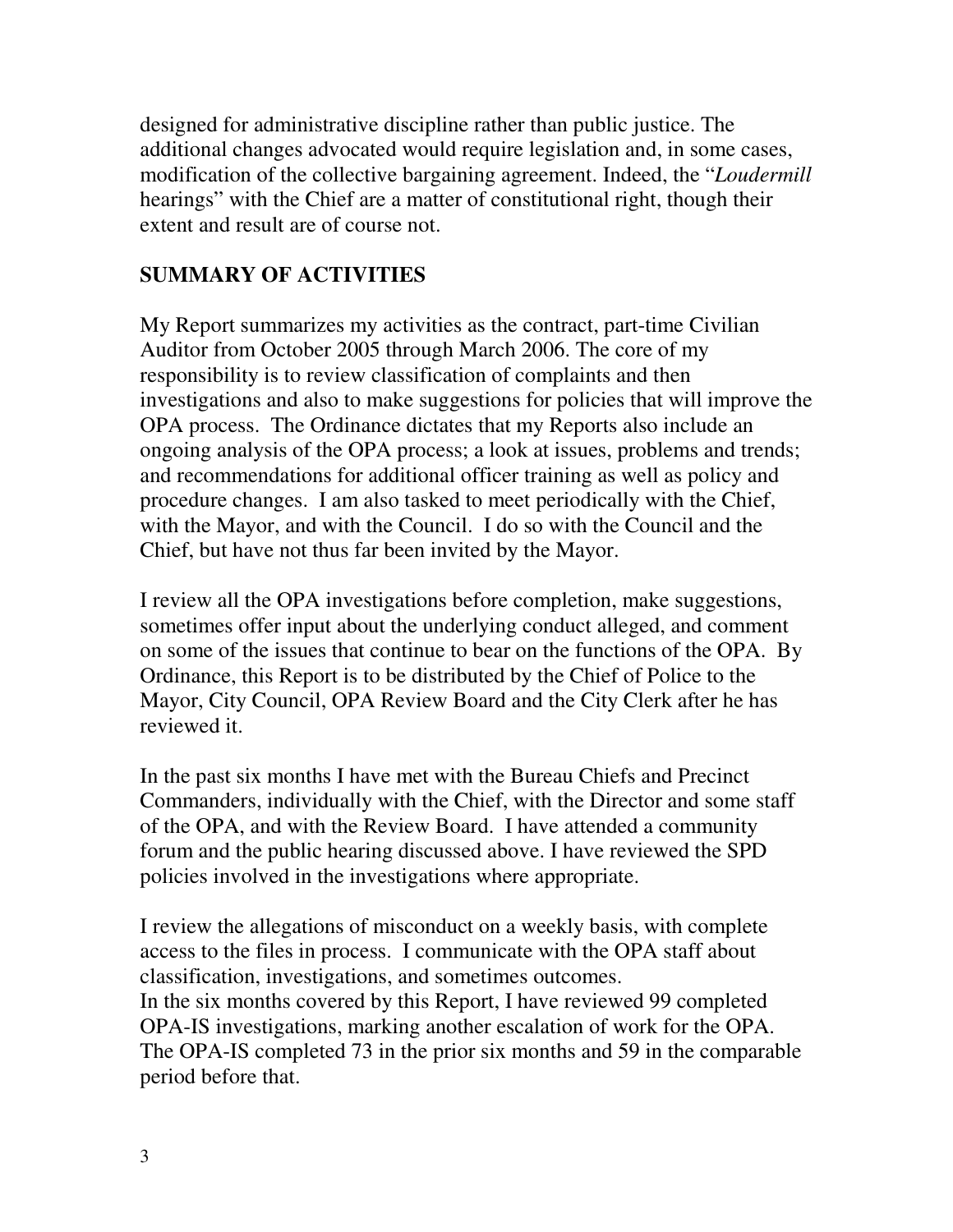I reviewed 16 Line Investigation [LI] referrals, to be able to comment if I disagreed with the classification. I reviewed 21 completed Line Investigations. The actions by the OPA, the Chief, and Precinct Commanders have resulted in expediting Line Investigations. I am holding only one assigned Line Investigation of 2005 conduct. I am monitoring 5 cases from 2006 referred out to the precincts for investigation and not yet completed.

I have also reviewed, for classification and comment on possible follow-up, 35 Supervisory Referrals [SR's] and 165 Preliminary Investigation Reports [PIR's]. This compares with 147 PIR's in the last period and 103 in the first six months of 2005, again reflecting a steady upward trend.

I have reviewed numerous contact logs, some of which have been converted into PIR's or SR's, but most of which have not raised issues within the purview of the OPA and therefore not led to investigations.

These numbers represent a steady increase in the workload of the OPA-IS. This is good news if it reflects increased citizen confidence in the process or at least willingness to come forward with allegations of misconduct. It is not if it reflects an increased number of incidents prompting citizen complaints. In either case, as noted in my last report, it suggests that the problem of delayed follow-up to complaints will not easily be solved with the present staffing levels. It may also be that the contract with the Guild should be altered to relieve the burden of transcription in instances where the witness has little or nothing to add. But the fact remains that the staff assigned in the first six months of 2005 to competently handle 59 full investigations and 103 preliminary investigations cannot be expected timely to complete 99 full investigations and 165 PIR's, over a 50% increase in workload. The addition of a 90-day rotation intake sergeant on loan is helpful, but is not meeting the need.

Time lag in investigations, largely due to insufficient staffing, makes the OPA process less than meaningful to citizens, who say they have no real interest in pursuing their complaints months later when called for a statement. It is easy for the public to mistakenly conclude that the delay reflects the Department's "attitude" about citizen complaints.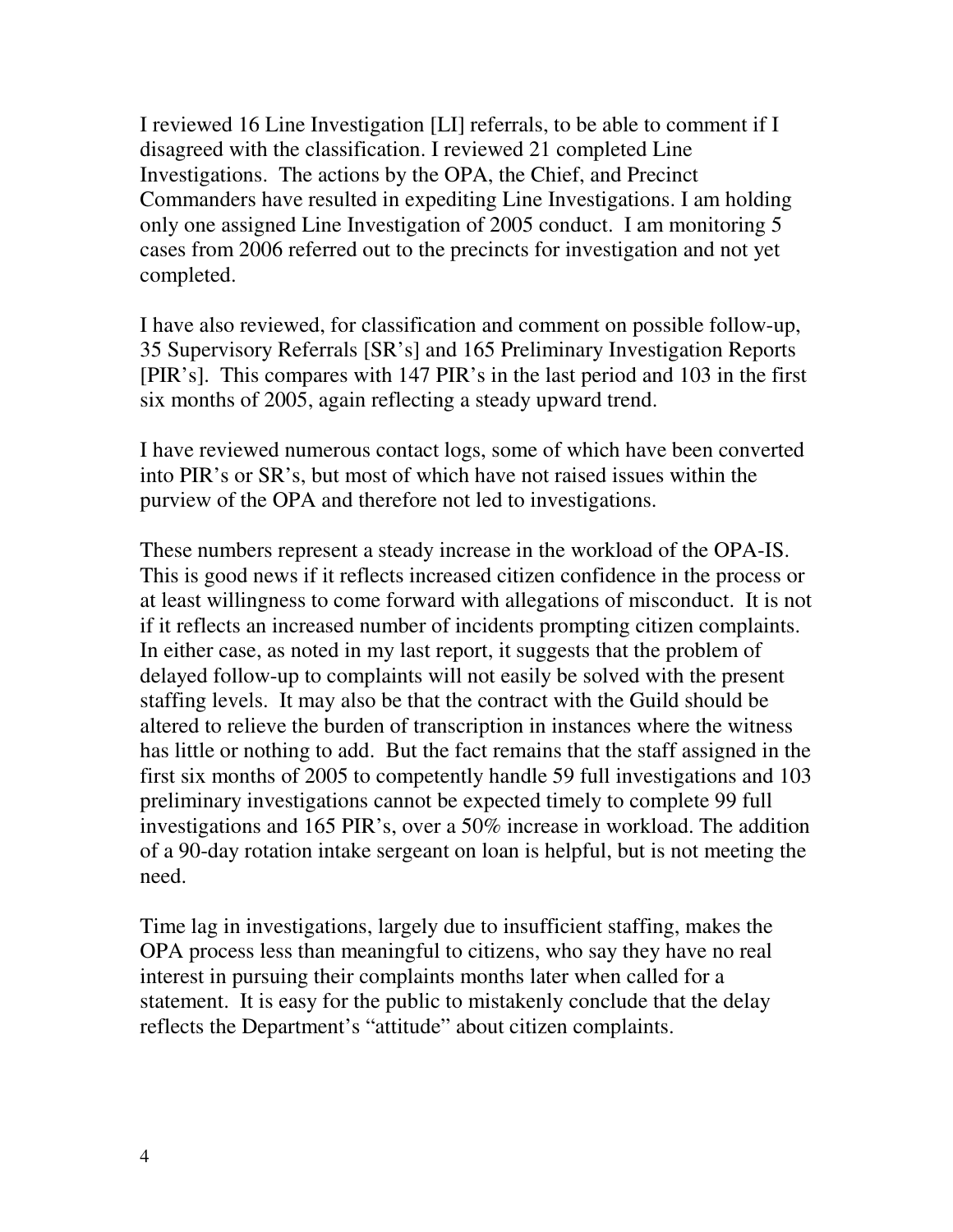### **SPECIFIC ACTIONS**

#### **Internal Investigations**

**Of the 99 completed OPA-IS investigations, I had questions, comments, discussions, or requested further investigation in 28 cases.** This is an increase in the percentage of cases on which I have commented. In a handful I requested further investigation, which OPA-IS agreed to do. In three or four I would have asked for further investigation, but it was several months after the initial contact and it seemed pointless. OPA-IS recognizes the need to triage investigations, and is sending sergeants out to interview injured people in the jail or street witnesses as part of the initial intake. This is a time-consuming but worthwhile effort, although it may be confusing to subjects when a different investigator or someone from the precinct later calls or seeks a second interview. Fairly sophisticated multi-tasking is required of all six investigating OPA-IS sergeants to handle their caseloads.

#### **Delay Issues**

My comments often pointed to delays in investigations, though caused by different factors. In one incident, for instance, the City Attorney's Office caused a delay of almost a year (partially due to the victim's extended absence) to determine whether to charge an employee with assault of a bicyclist after a verbal altercation. In that case, at least the OPA-IS had obtained witness statements within months of the occurrence. In another case, a theft allegation was hanging for eight months while the City Attorney decided whether to pursue a misdemeanor charge. In such situations it would be possible for OPA-IS to proceed to evaluate administrative discipline based on voluntary statements from the employees or none.

For criminal cases, the current Guild/City contract provides for joint supervision of a criminal investigation by OPA-IS and the appropriate investigating unit of SPD or the jurisdiction where it occurred. It further tasks the OPA-IS to complete the administrative investigation typically after the criminal investigation is completed, and to be responsible for the quality, completeness and timeliness of the investigation. These can be conflicting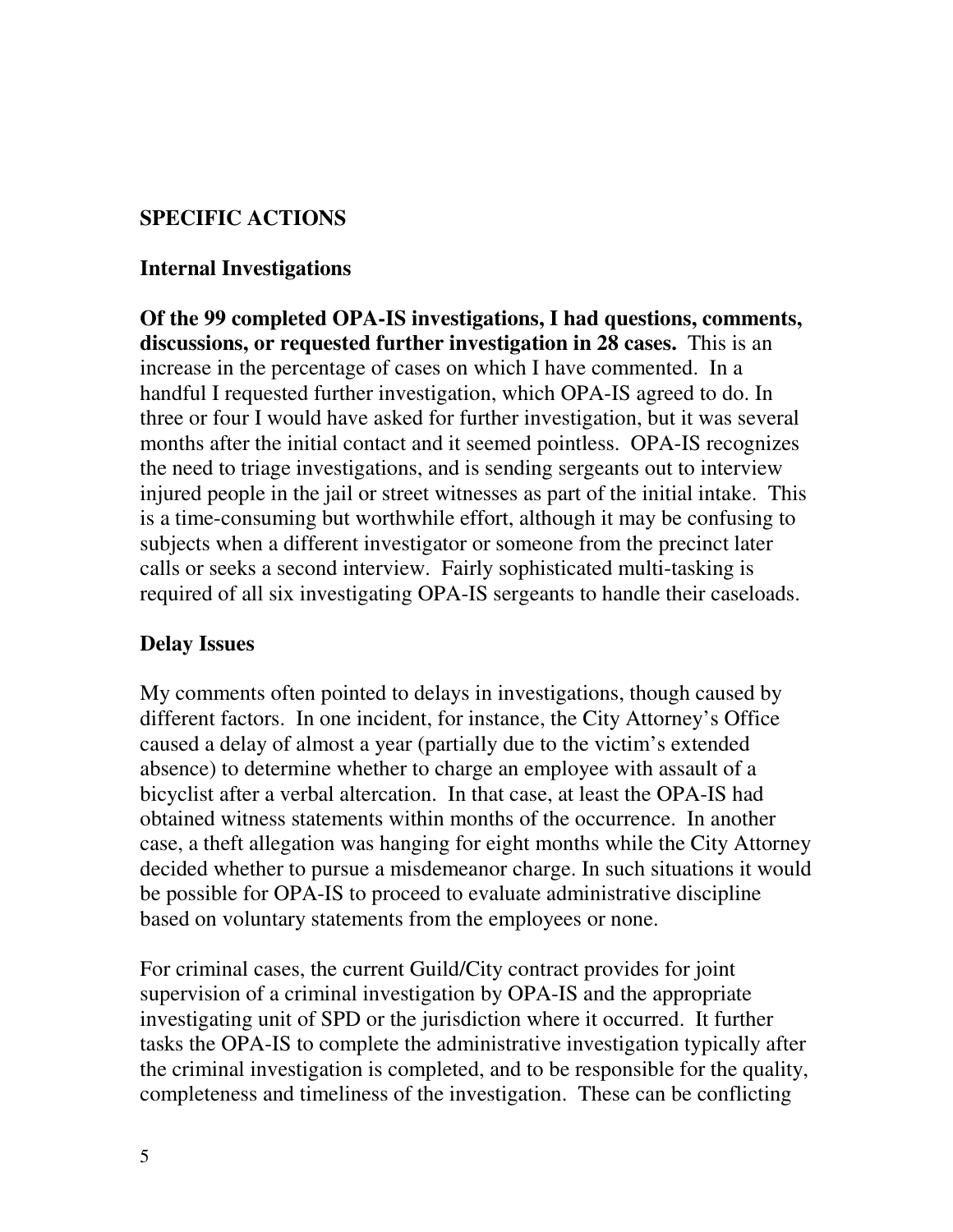responsibilities when there is a long delay in the criminal investigation or prosecutorial decision. The situation is further complicated because the opening of an OPA-IS investigation starts a six month clock within which discipline must be imposed under the Guild contract. In practice, the OPA keeps me informed of open criminal investigations, keeps a spreadsheet noting the timing issues so it can press for timely prosecutorial decisions, and normally waits until they have been made. There are approximately 20 such open cases at this time.

Other cases were delayed simply because half the workforce was engaged in several complex, long investigations. In one case, the 90-day medical release expired before records were obtained. Another case alleged excessive force during the arrest of an intoxicated man sleeping while his three and a half year old played in a nearby park. It was hard to challenge the witness officer's repeated responses of non-recollection and summary statements that he didn't feel the named employee was "out of control" or having "difficulty controlling the subject." Investigating sergeants are encouraged to unpack such general responses to learn exactly what physically happened. It is important to know what the officer means when he says, for instance, that the subject advanced in an "aggressive manner" or in a "threatening way." When the incident was nine months earlier, however, it is hard to challenge officers' general statements or simple "I don't remember," which seem to be appearing in an increasing number of cases.

Immediate contact with subjects is particularly important in cases alleging excessive force, where injuries or lack of injury can sometimes be observed. In a number of cases, sergeants have gone to juvenile detention or jail or Harborview shortly after the allegations were made, and their interviews and observations were important to the investigations. In one case where this was not done, the sergeant spent 60 days tracking down the juvenile subject later and was not able to get a release for medical records, see the alleged injuries first-hand, or interview witnesses at the Youth Center. As noted, the OPA-IS Captain and Lieutenant are working to insure intake personnel conduct these preliminary interviews immediately.

#### **Search and Seizure Issues**

Search and seizure issues continue to arise in OPA-IS cases, leading to some increased training for officers about the law. Officers are required by policy to document consent searches and training has been implemented to review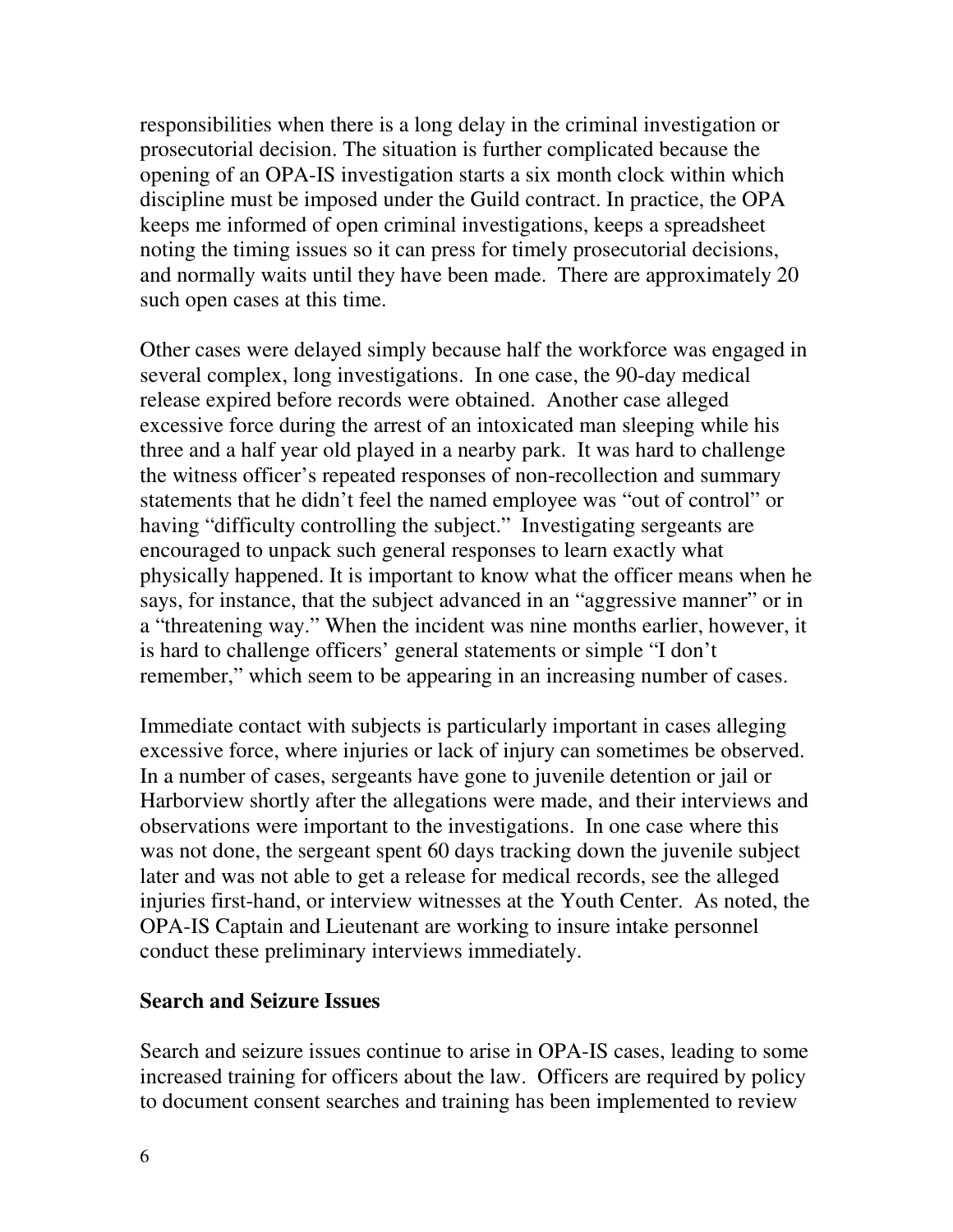the procedures for legal strip searches, the basics of consent searches of hotel/motel rooms, and of the "hot pursuit" doctrine – all as a result of recent misconduct allegations, the OPA review process and advocacy of the Office leadership, and cases I have commented on. Unfortunately, complaining citizens may have no idea of these outcomes to issues they have raised. This training has been incorporated into the mandatory 2006 Street Skills program for all officers.

#### **Taser Use**

There continue to be a number of cases alleging unnecessary force in the use of tasers as compliance tools. They represent a small minority of instances in which tasers are employed, but are significant enough to deserve comment. I question whether the SPD Directive of April 2005 is adequate to guide officers in this area, despite the regular training. For instance, officers often believe those they need to tase into compliance are "mental" or "high" – which conditions in fact present an increased risk of unforeseen injuries. The primary issue, or course, is whether this degree of force was made necessary by the arrestee's conduct. In one case, a woman would not exit her car, where the officer could see a used crack pipe and the woman said she had "mental health issues." She repeatedly yelled for a female officer and either resisted being pulled out of the car (according to the officer,) or reacted to the threatened taser use (according to her.) In any case, the male officer attempted unsuccessfully to use his taser. Then he summoned a female officer, who had no trouble getting the subject to step out of the car and be handcuffed.

In another case, a narcotics suspect claimed he was tased six times, including after he was fully compliant. The officer stated that he tased the subject once, from five feet away, in the chest, that the subject then yelled and rolled in a ball on the ground and was compliant. He was taken to Harborview, complaining of being dizzy and shaking, where he was decontaminated and treated. The taser record indicated two cycles of taser use, one for five seconds and the second for an unknown duration, with darts in the chest and stomach . Search of his pouch revealed methamphetamines and precursor elements.

In a third case an off duty Seattle officer asked for assistance from a responding King County deputy, who then tased the subject. It was unclear whether the officer had specifically requested the taser.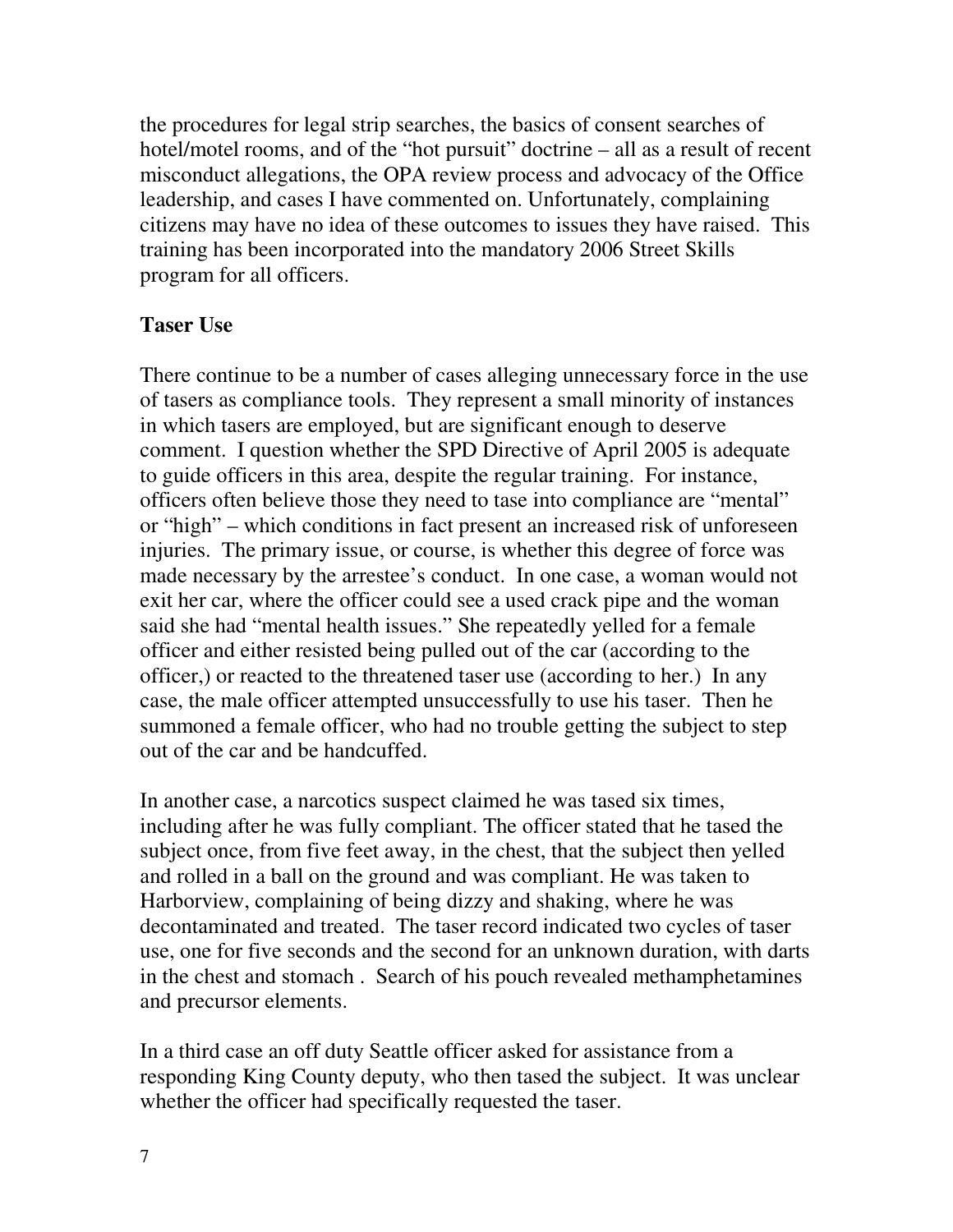In a fourth case, the subject was wandering down the middle of an alley, apparently impaired or at least irrational, and refused to move over to let a police van through. A foot chase followed a confrontation and threatened arrest, and the man was finally found running around in circles in a parking lot. The officers then tased him, unintentionally multiple times, despite the fact that his conduct pretty clearly indicated intoxication or mental issues.

In a fifth case, the complainant said he was tased for longer than necessary when he attempted to intervene in the misdemeanor arrest of his friend for creating a disturbance or obstruction. The record indicated four applications of the taser for a total of 29 seconds.

Finally, in a sixth case, an officer handcuffed an intoxicated man who resisted arrest after being found asleep on a bus bench while his three year old played unsupervised in the park. On the way to the precinct, the officer asked for a taser unit and more officers to be on hand to help get the handcuffed man into a holding cell. No taser was used.

The Victoria Police Department, on behalf of the British Columbia Office of the Police Complaints Commissioner, brought together a medical review panel in the autumn of 2004 to review taser use and the "associated condition called excited delirium." One member of that panel, the Pathfinder Forum, which consults in forensic medicine and pathology, later reviewed two reports on tasers "from a medical perspective" at the request of the Complaints Commissioner's Office. On June 14, 2005 they issued a Taser Technology Review Final Report, that concludes, at page 12, that research suggests "police should, where possible, be minimizing multiple TASER application."

Similarly, the Police Executive Research Forum advised that "officers be allowed to use stun guns only on people who are aggressively resisting arrest, not just refusing to follow orders." It also recommended "officers pause and evaluate suspects after shocking them once, instead of repeatedly shocking someone without a break." Finally, it suggested "anyone who is shocked should receive follow-up medical treatment, either at the scene or at the hospital." This latter suggestion is followed by SPD, with medical evaluation and treatment after a subject is tased.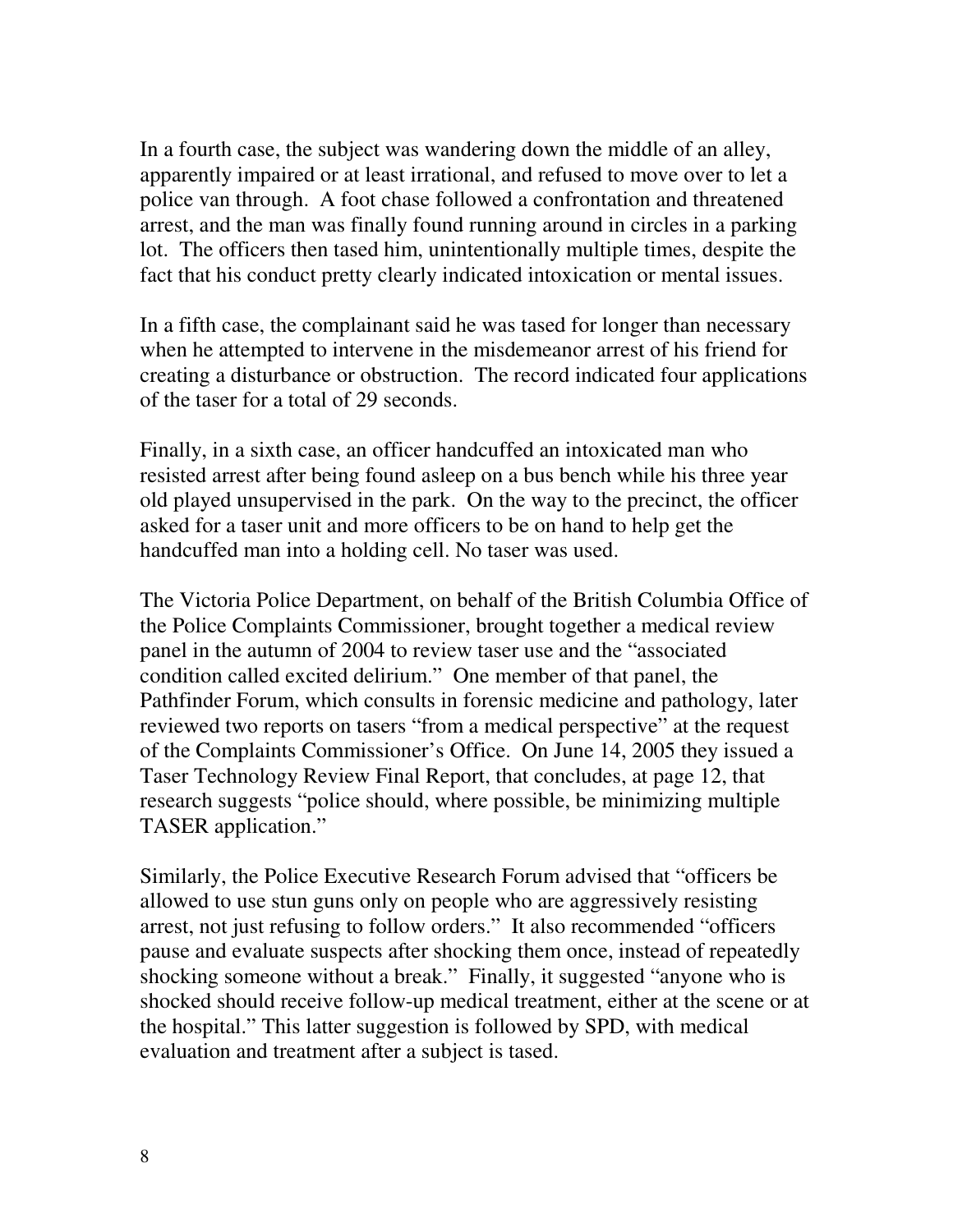I recommend that the Department keep up to date with the ongoing research on the effects of tasers and consider its Directive a work in progress.

## **Police Escalation of Minor Confrontations**

I have repeatedly recommended further training in the street skills course in de-escalation of threatening situations. The OPA Director has made similar recommendations. The Chief has ordered de-escalation training as well as instruction about the new Standard of Conduct, "Failure to Exercise Judgment and Discretion:"

"Discretion consists of the ability to apply reason, professional experience and judgment in decision-making. ...The overarching standard defining discretion is that all decisions must be reasonable, articulable[sic], warranted and justified. Employees who engage in conduct that is or reasonably appears to be excessive, unwarranted and unjustified may be investigated for either a specific act of misconduct... or an allegation of 'Failure to Exercise Judgment and Discretion' under this article."

This training has been incorporated in Street Skills 2006. There continue to be a number of cases where significant force became necessary because of the escalation of the original confrontation. An example is the tasing incident referred to above of the man blocking the police van in an alley. While the force ultimately used in any given case may have become necessary, earlier actions could have helped defuse the hostility and calm the situation.

It is distressing to see how many of the excessive force complaints begin with minor street confrontations: over jay-walking, possible impound of a car, or even, in one case, refusal to show an officer a "receptacle" for disposing of dog waste. Citizens often do not show officers respect or attention when confronted over such minor offenses. When they verbally challenge or disregard orders given, it often leads officers to respond more harshly than warranted. I made comments about these underlying situations in ten different cases. In four of them, the physical situation developed with witnesses, rather than or in addition to, suspects. I am hopeful that the new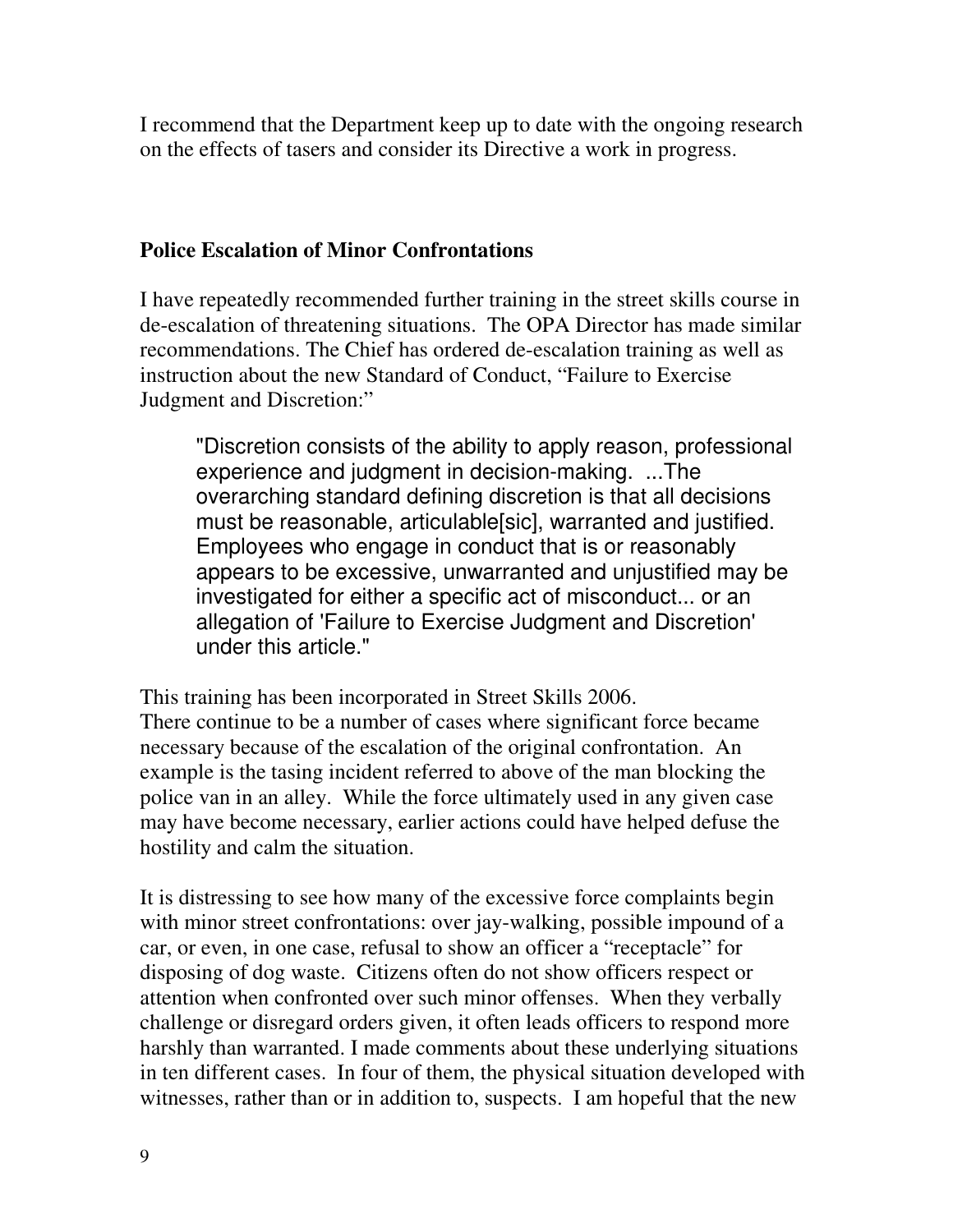training and Standard of Conduct will help make the application of force unnecessary. My comments are not meant to reflect on the OPA-IS investigations of these incidents, which are generally thorough and appropriate, although sometimes recommendations of a "sustained" finding were changed at a higher level.

## **Line Investigations**

I had comments only on a handful of returned Line Investigations in this period. In a couple of these, there was a long delay and an unsatisfactory investigation. For the most part, though, both timeliness and quality of investigations have improved pursuant to the Chief's directives and the emphasized 60-day deadline. There is also a serious attempt to counter the bias of precinct investigators in favor of the officers.

### **Supervisory Referrals and Preliminary Investigations**

Judgment is required to determine whether an incident should be classified as a PIR or an SR after a sergeant at OPA-IS has looked into the matter. Each classification is reviewed by the OPA Lieutenant, Captain, and Director. I commented on only three of the 35 SR's I reviewed during this six-month period. I was concerned in one case about whether a detective ignored assigned investigations to follow up on an out of City crime where his friend was the victim. In another case, I was concerned that an officer had used his discretion to impound a homeless man's car where it was not necessary and the car contained all his belongings.

Discipline is not contemplated in either SR's or PIR's, but both often require some supervisory action and return of the file to the OPA. Supervisory Referrals usually indicate that the policy violation was not willful or the misconduct was not worthy of discipline. In PIR's there was no violation of policy and the complainant is usually quite satisfied to have the comments simply forwarded to the officer through the chain of command.

I commented on only two of the 165 PIR's completed in this period, one of which I thought should be treated more seriously, as an SR. PIR's are in fact summary investigations that are often quite time-consuming and the OPA-IS staff does a great job. The investigating sergeants often go to substantial lengths to find out what happened and how the situation can be improved,